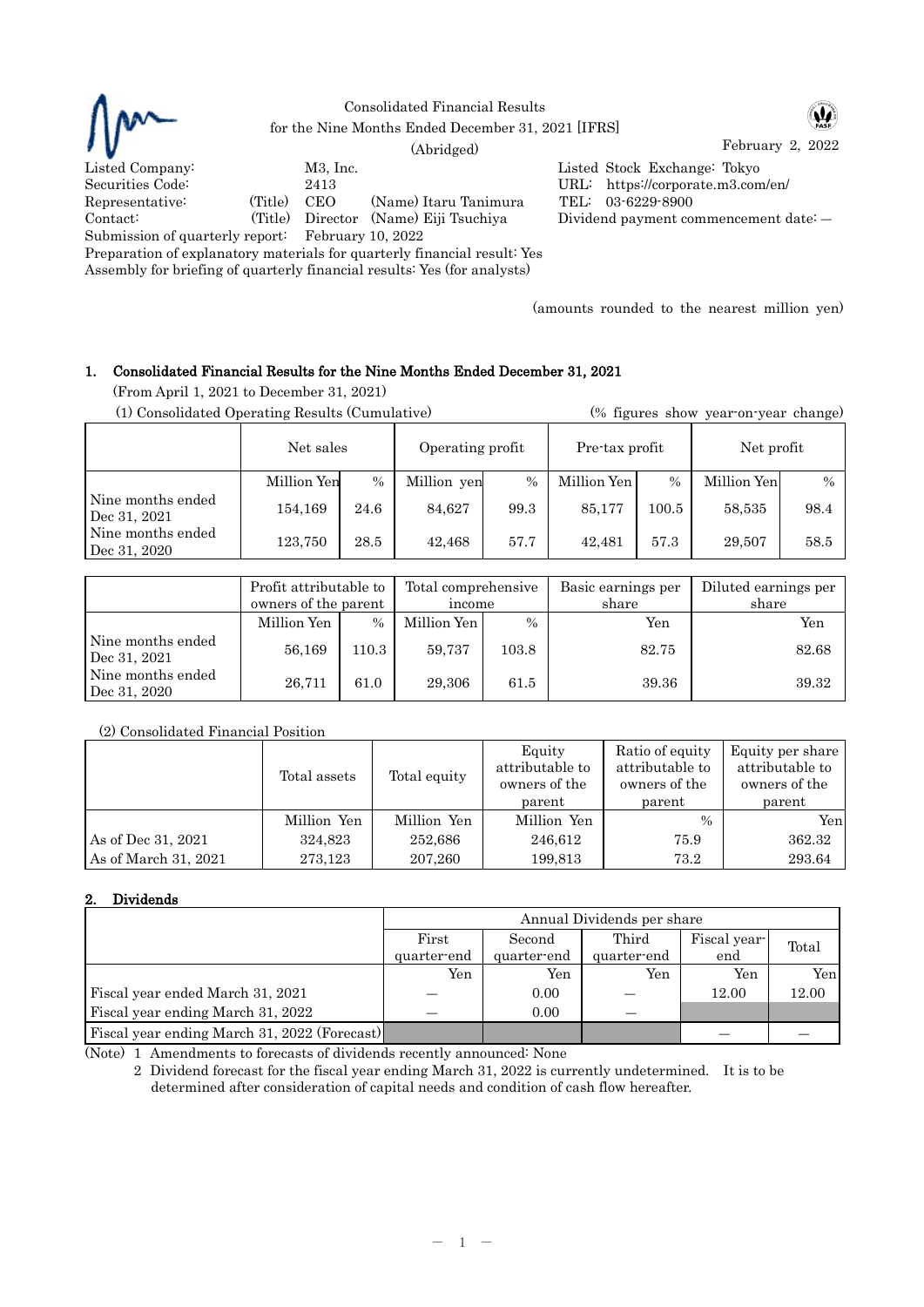## 3. Consolidated Financial Results Forecast for the Fiscal Year Ending March 31, 2022

(From April 1, 2021 to March 31, 2022)

Consolidated financial results forecast for the fiscal year ending March 31, 2022 is undisclosed due to the inability to reasonably gauge the COVID-19 global pandemic impact on M3 group's business environment. Forecasts will be provided promptly once the environment allows for proper estimates.

## ※ Notes

(1) Changes in significant subsidiaries during the period (changes in specific subsidiaries accompanying changes in scope of consolidation): None

- (2) Changes in accounting policies and accounting estimates:
	- (i) Changes in accounting policies required by IFRS: None
	- (ii) Changes in accounting policies other than item (i) above: None
	- (iii)Changes in accounting estimates: None

### (3) Number of shares issued (common stock)

| (i) Number of shares outstanding at the end of the period (including treasury shares) |               |        |  |  |  |  |
|---------------------------------------------------------------------------------------|---------------|--------|--|--|--|--|
| As of December 31, 2021                                                               | 678,822,100   | shares |  |  |  |  |
| As of March 31, 2021                                                                  | 678,785,600   | shares |  |  |  |  |
| (ii) Number of treasury stock at the end of the period                                |               |        |  |  |  |  |
| As of December 31, 2021                                                               | 45,081        | shares |  |  |  |  |
| As of March 31, 2021                                                                  | 45,067        | shares |  |  |  |  |
| (iii) Average number of shares during the period (cumulative)                         |               |        |  |  |  |  |
| As of December 31, 2021                                                               | 678, 757, 781 | shares |  |  |  |  |
| As of December 31, 2020<br>678,644,883<br>shares                                      |               |        |  |  |  |  |

- ※ This quarterly financial report is outside the scope of the review procedures for quarterly financial statements.
- ※ Explanation of proper use of financial results forecasts, and other special matters

(1) Caution regarding statements concerning the future

The forward-looking statements herein are based on information available to the Company and on certain assumptions deemed to be reasonable at the date of publication of this document. They are not intended as the Company's commitment to achieve such forecasts, and actual results may differ significantly due to various factors.

(2) Explanatory materials for quarterly financial result

Explanatory materials for quarterly financial results will be posted on our website on Wednesday, February 2, 2022.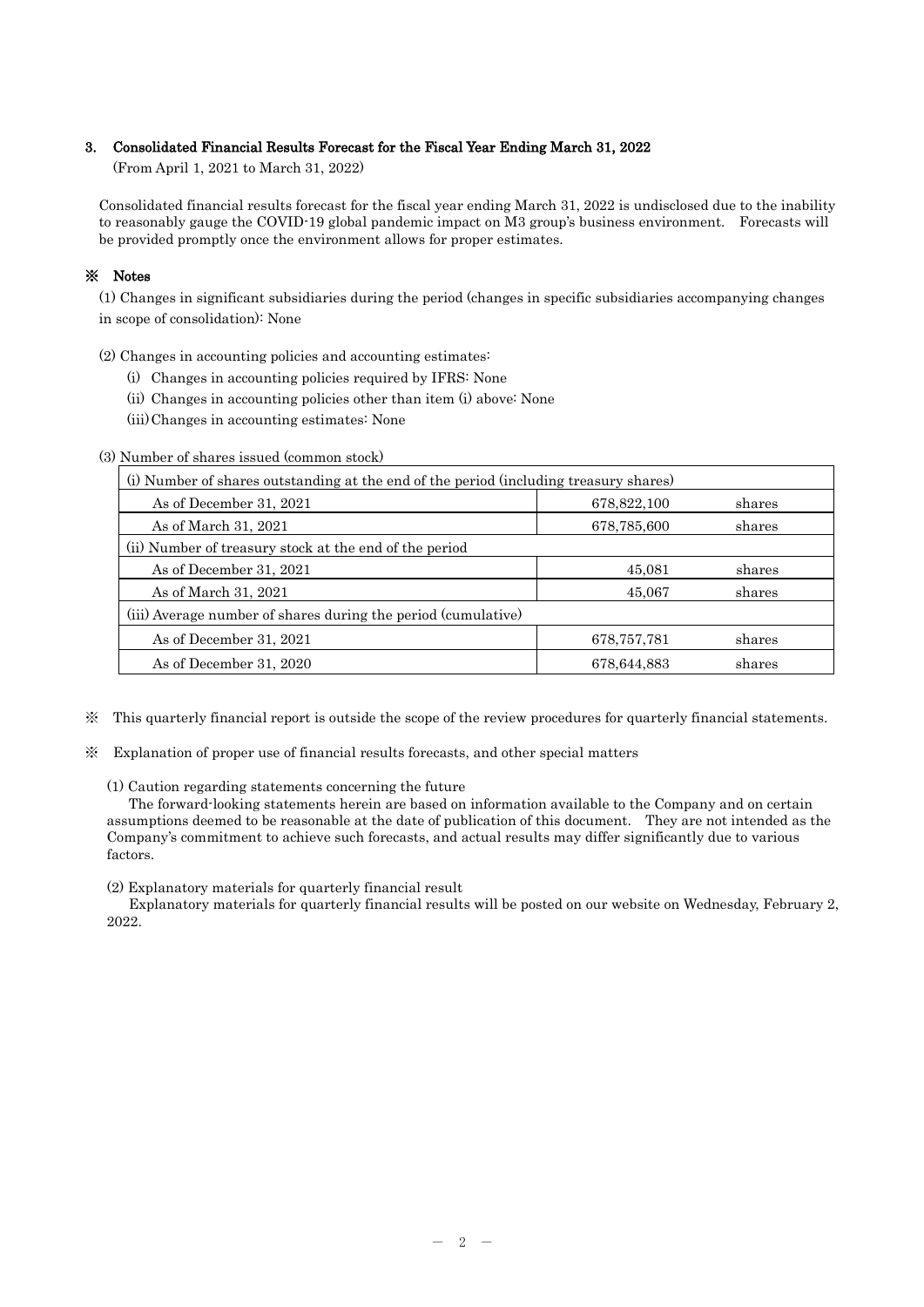# 4. Qualitative Information on Quarterly Results

### (1) Explanation of consolidated operating results

In Japan, various services are provided for the 300,000+ physician members via the "m3.com" website designed for medical professionals.

Medical Platform includes services which allow member physicians to proactively receive continuous and frequent information via the "m3.com" platform such as the "MR-kun" family services, marketing research capabilities paneling the physician members, and "QOL-kun" which provides marketing support for nonhealthcare related corporates desiring to advertise daily life services to doctors, offering a wide menu of services catering towards various agendas and purposes of our clients. Additionally, provision of next generation sales reps, or "Medical Marketers," and healthcare advertisement agency services are also being expanded via group companies.

Evidence Solution includes clinical trial related services centered around "Mr. Finder" which excavates institutions and patient participants for clinical studies, large-scale clinical study services, assistance with clinical trial operations by CROs, and administrative and operations support across the entire clinical trial process by SMOs, all provided through various group companies.

Career Solution provides job search and placement services for physicians and pharmacists through M3 Career, Inc.

Site Solution provides services supporting medical institution operations.

Furthermore, consumer facing services such as the "AskDoctors" (https://www.AskDoctors.jp/) website which connects public users with "m3.com" member physicians for answers to daily health questions, medical professional education such as national examination preparatory services provided by M3 Education, Inc., and equity method affiliate LINE Healthcare Corporation established with LINE Corporation to operate an online healthcare business, are all being expanded.

In Overseas, the U.S. portal website, "MDLinx," designed for healthcare professionals, continues to expand its member network-based services catering towards pharmaceutical companies, as well as its career support services for physicians and clinical trial support services. In Europe, the "Doctors.net.uk" U.K. portal website is expanding services for pharmaceutical companies, along with pharmaceutical database services offered by the Vidal Group in France, Germany, and Spain. Business expansion continues in Asia as well. Furthermore, Medlive Technology Co., Ltd., which operates the China business through its subsidiary, Jinye Tiancheng (Beijing) Technology Co., Ltd., has been deconsolidated from M3 as a result of M3's loss of control, and has become an equity-method affiliate of M3, as stated in the June 18th press release titled "Announcement Regarding the Recognition of Gains Relating to Loss of Control Over Subsidiaries." Additionally, the company IPOs on the Stock Exchange of Hong Kong in July 2021.

Additionally, membership and panel participation at websites operated by M3 group starting with Japan, U.S., Europe, China, and Korea, now totals roughly 6 million physicians, enabling provision of marketing research services that span across a global scale.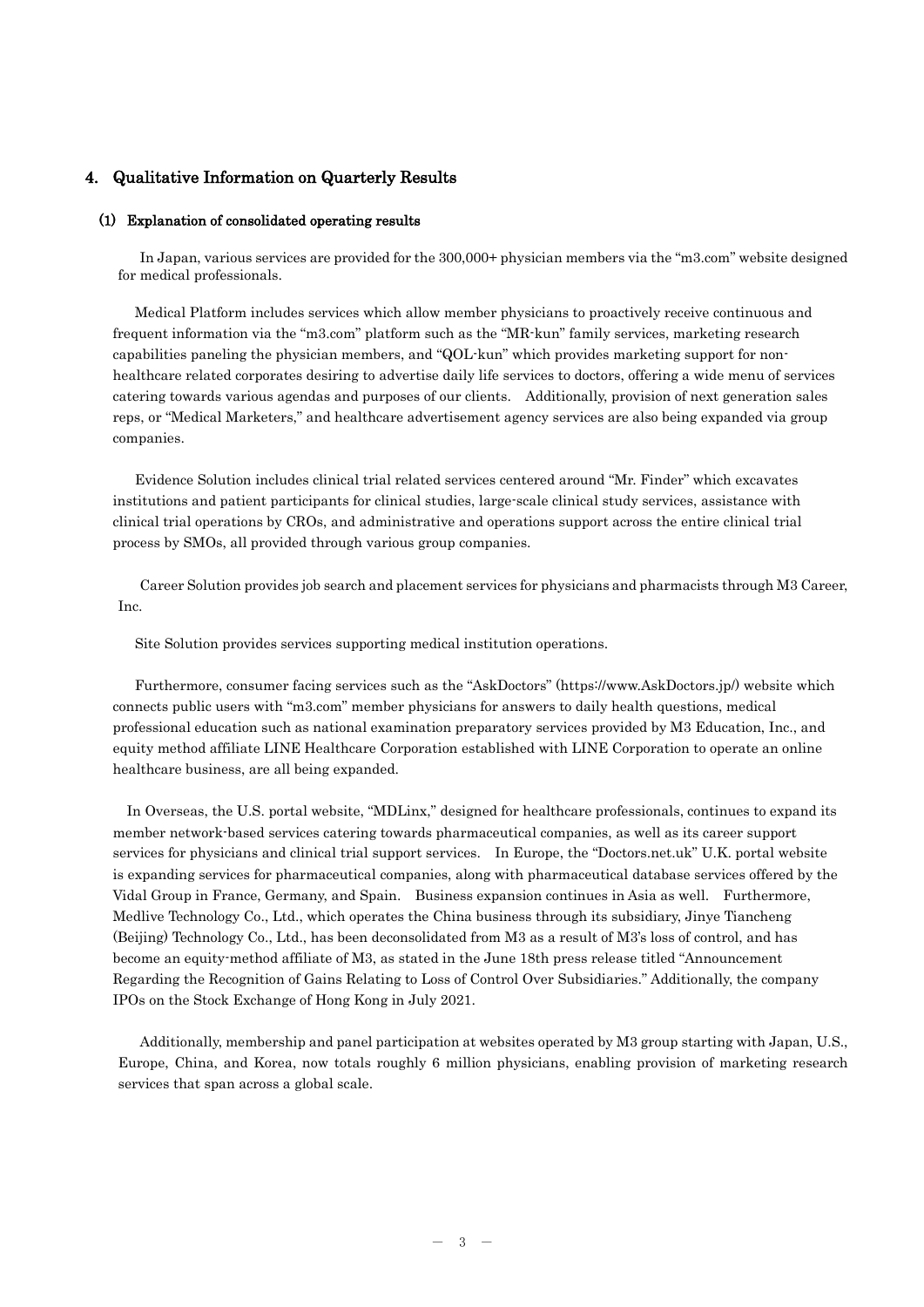| Consolidated quarterly results for the second quarter (cumulative) is as below. | (Unit: Million Yen) |                   |               |            |                       |
|---------------------------------------------------------------------------------|---------------------|-------------------|---------------|------------|-----------------------|
|                                                                                 | Nine months ended   | Nine months ended |               |            | (Reference)           |
|                                                                                 | Dec 31, 2020        | Dec 31, 2021      | Third quarter |            | Previous consolidated |
|                                                                                 | (April 1, 2020 to   | (April 1, 2021 to |               |            | fiscal year           |
|                                                                                 | Dec 31, 2020,       | Dec 31, 2021,     | comparison    |            | (April 1, 2020 to     |
|                                                                                 | cumulative)         | cumulative)       |               |            | March 31, 2021)       |
| Net sales                                                                       | 123,750             | 154,169           | $+30,419$     | $+24.6%$   | 169,198               |
| Operating Profit                                                                | 42,468              | 84,627            | $+42,159$     | $+99.3%$   | 57,972                |
| Pre-Tax Profit                                                                  | 42,481              | 85,177            | $+42,696$     | $+100.5\%$ | 58,264                |
| Net Profit                                                                      | 29,507              | 58,535            | $+29,028$     | $+98.4\%$  | 41,198                |

| (Segment results) |                   |                                                                                        |                                                                                        | (Unit: Million Yen)         |           |
|-------------------|-------------------|----------------------------------------------------------------------------------------|----------------------------------------------------------------------------------------|-----------------------------|-----------|
|                   |                   | Nine months ended<br>Dec 31, 2020<br>(April 1, 2020 to<br>Dec 31, 2020,<br>cumulative) | Nine months ended<br>Dec 31, 2021<br>(April 1, 2021 to<br>Dec 31, 2021,<br>cumulative) | Third quarter<br>comparison |           |
| Medical Platform  | Segment Net Sales | 55,629                                                                                 | 64,672                                                                                 | $+9,043$                    | $+16.3%$  |
|                   | Segment Profit    | 27,469                                                                                 | 30,795                                                                                 | $+3,326$                    | $+12.1%$  |
| Evidence Solution | Segment Net Sales | 14,427                                                                                 | 16,188                                                                                 | $+1,762$                    | $+12.2%$  |
|                   | Segment Profit    | 2,648                                                                                  | 3,844                                                                                  | $+1,196$                    | $+45.1%$  |
|                   | Segment Net Sales | 10,965                                                                                 | 11,024                                                                                 | $+59$                       | $+0.5%$   |
| Career Solution   | Segment Profit    | 3,353                                                                                  | 4,027                                                                                  | $+673$                      | $+20.1%$  |
| Site Solution     | Segment Net Sales | 12,530                                                                                 | 25,657                                                                                 | $+13,127$                   | $+104.8%$ |
|                   | Segment Profit    | 1,510                                                                                  | 4,554                                                                                  | $+3,043$                    | $+201.5%$ |
| Overseas          | Segment Net Sales | 29,814                                                                                 | 37,860                                                                                 | $+8,046$                    | $+27.0%$  |
|                   | Segment Profit    | 8,378                                                                                  | 41,473                                                                                 | $+33,095$                   | $+395.0%$ |
| Other Emerging    | Segment Net Sales | 2,395                                                                                  | 2,463                                                                                  | $+68$                       | $+2.8%$   |
| <b>Businesses</b> | Segment Profit    | 718                                                                                    | 1,258                                                                                  | $+540$                      | $+75.2%$  |
|                   | Segment Net Sales | $-2,009$                                                                               | $-3,696$                                                                               |                             |           |
| Adjustment        | Segment Profit    | $-1,609$                                                                               | $-1,323$                                                                               |                             |           |
|                   | Net Sales         | 123,750                                                                                | 154,169                                                                                | $+30,419$                   | $+24.6%$  |
| Total             | Operating Profit  | 42,468                                                                                 | 84,627                                                                                 | $+42,159$                   | $+99.3%$  |

### 1) Medical Platform

Due to continued healthy demand from pharmaceutical companies, Medical Platform segment sales reached 64,672 million yen, higher by 16.3% versus previous year. Upfront investments aimed for future growth have raised SG&A mainly around personnel costs, however, Medical Platform segment produced profits of 30,795 million yen, higher by 12.1% versus previous year.

### 2) Evidence Solution

Recovery from the temporary halt in projects due to the COVID-19 pandemic and acceleration of COVIDrelated clinical trial projects produced total sales of 16,188 million yen, higher by 12.2% versus previous year. Segment profit was 3,844 million yen, higher by 45.1% versus previous year.